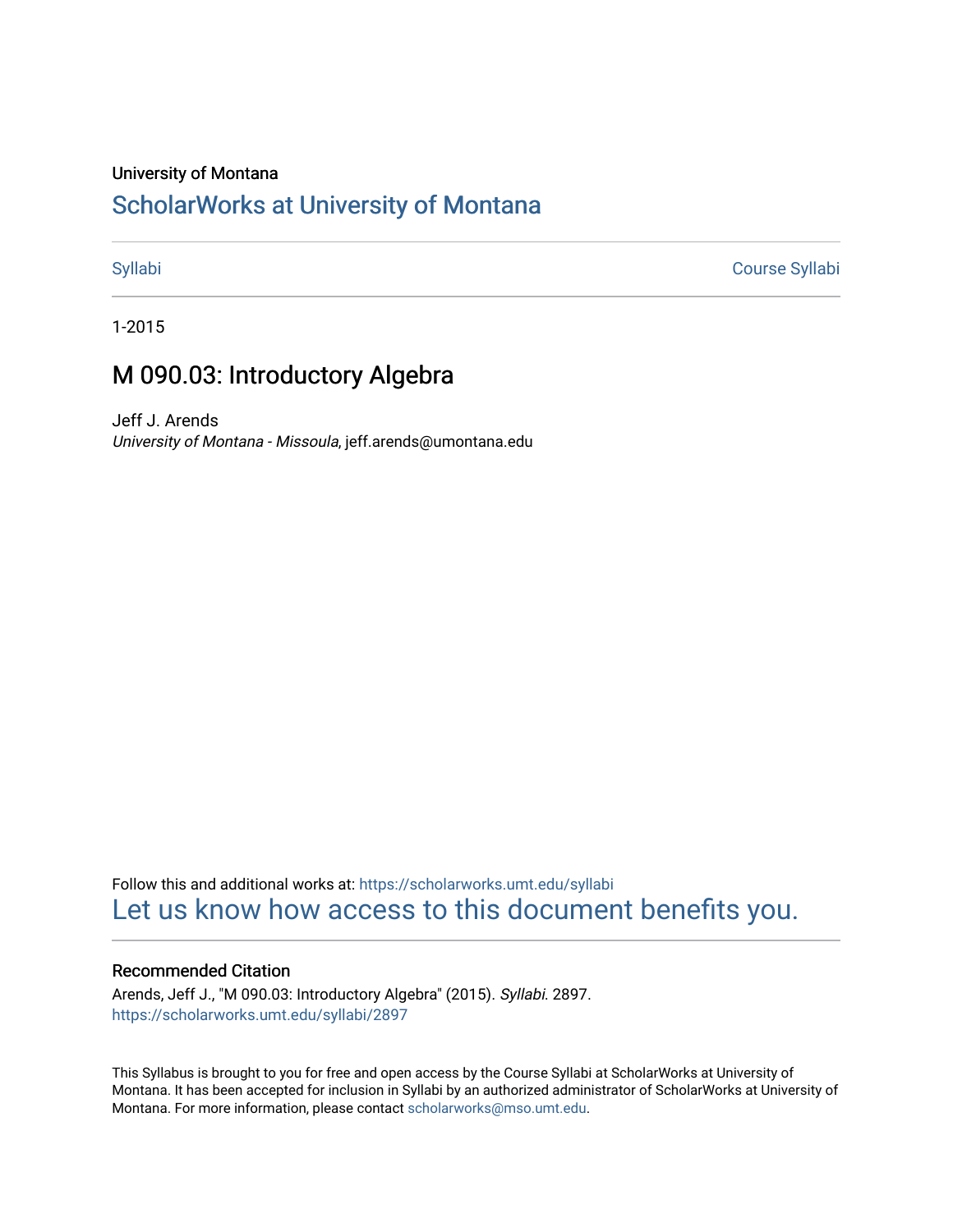

M090 Introductory Algebra Department of Applied Arts and Sciences Spring 2015 Syllabus

**Instructor: Jeff Arends Office: Corbin 264 Office Hours: By Appointment Email:** jeff.arends@umontana.edu

**Text:** *Elementary Algebra*, 3rd Michael Sullivan III, Katherine R. Struve, and Janet Mazzarella Available as an e-book through MyLabsPlus

# *Excellence is achieved by the mastery of fundamentals. ~~VINCE LOMBARDI*

**WELCOME TO INTRODUCTORY ALGEBRA! M090** is a one-semester mathematics course for students who have not yet mastered the first year of high school algebra, or for those who need a refresher course — particularly those students intending to take M095, Intermediate Algebra; M115, Probability and Linear Mathematics; M105, Contemporary Mathematics; or M104, Numbers as News. M090 does not substitute for any other mathematics requirement, nor does it fulfill the general education mathematics requirement.

**PLACEMENT** in M090 is based on your individual mathematics assessment (ALEKS Level 2) or completion of M065 (Prealgebra) with a grade of RC- or better; the "R" designation indicates that the course is remedial or developmental. Developmental courses' credits do not count toward associate degrees or baccalaureate degrees, but the credits do count for financial aid, Four Bear progress, the tuition flat-spot, and toward full- or part-time status. All developmental course grades carry the "R" designation.

*Be certain that you are enrolled in the proper math class at the beginning of the semester. You may not be able to switch into a more appropriate class after the first week. If you have any concerns about your placement see your instructor immediately.* 

**WHY DO WE STUDY ALGEBRA?** Algebra allows us to solve problems for unknown quantities, draw graphs of relationships between numbers, and make use of the inherent structure of our number system, but the larger and more important goal in this course is to learn abstract reasoning. This deeper thinking allows us to draw from our mental toolboxes to solve certain types of problems.

This course has been designed for you, the student. Your willing participation is essential if you plan to succeed in this course. If we can have a motivated, friendly, and enthusiastic class, we will be able to try new things and have a good time while we all learn together. This course is not supposed to be either tedious or competitive.

**KEY TO SUCCESS:** It is impossible to stress strongly enough how important it is for you to be diligent in your study habits. Pay attention and cultivate a positive attitude! No matter how you feel about studying math, personal responsibility and a solid work ethic are great attributes to be able to claim as your own. You are an important part of this class — you can make it lively and interesting or silent and boring. Develop a positive working relationship with your classmates and instructor. If you keep up with the work, the subject makes sense and the challenges are manageable. If you feel threatened by math, practice some of the techniques used to reduce math anxiety; there are links at the end of the syllabus.

### **COURSE DESCRIPTION:** M 090 - Introductory Algebra

Offered every term. Prereq., M 065 (M 002D) or ALEKS placement >= 2. Review of arithmetic principles of integers and rational numbers, linear equations in one or two unknowns, systems of linear equations and operations with polynomials and rational expressions. Credit does not count toward an Associate of Arts, Associate of Applied Science, or Baccalaureate degree. (From [https://webprocess.umt.edu/cyberbear/bwckctlg.p\\_disp\\_course\\_detail?cat\\_term\\_in=201370&subj\\_code\\_in=M&crse\\_numb\\_in=090\)](https://webprocess.umt.edu/cyberbear/bwckctlg.p_disp_course_detail?cat_term_in=201370&subj_code_in=M&crse_numb_in=090)

**LEARNING GOALS**: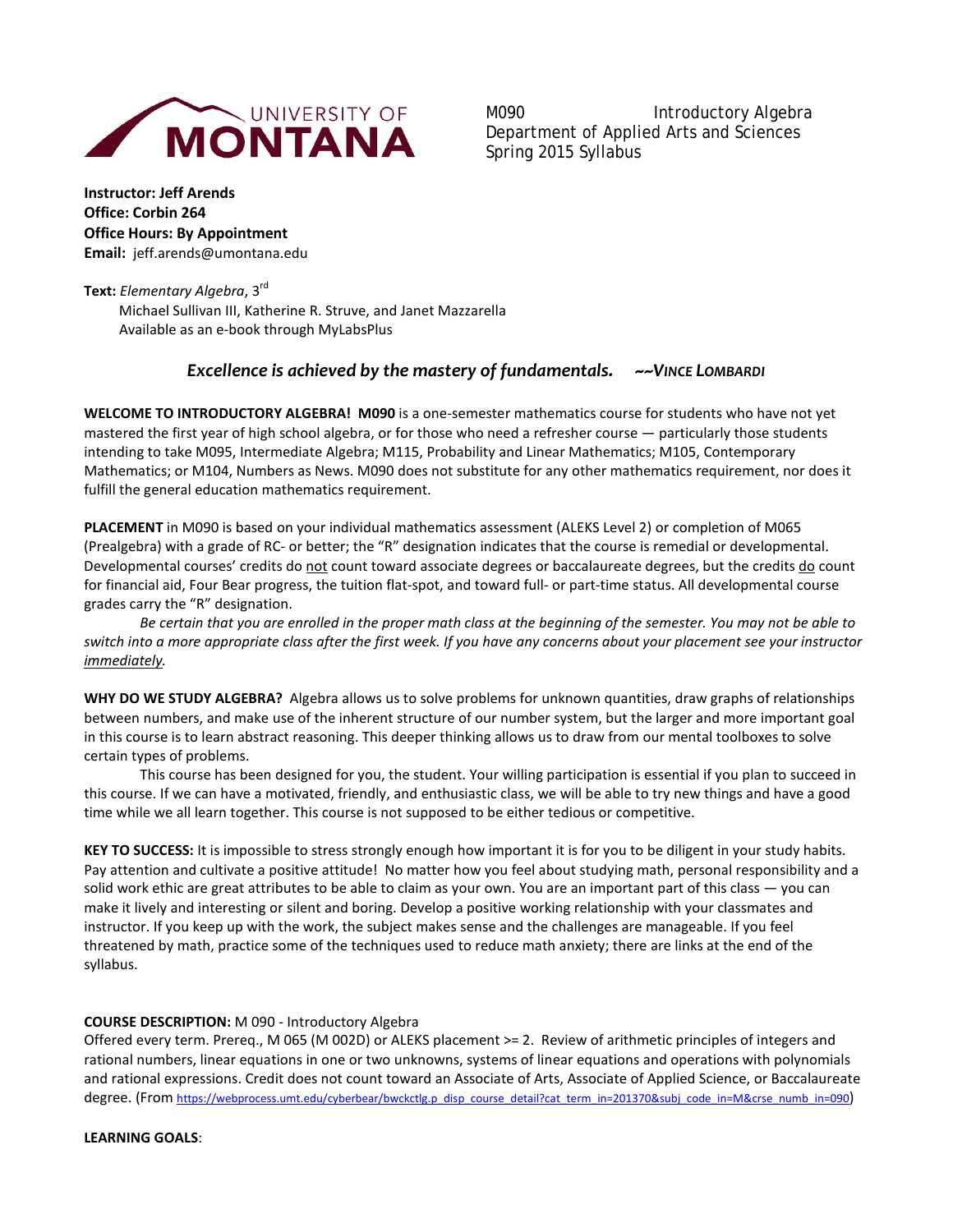Upon completion of this course, a student will be able to:

- Perform arithmetic operations with real numbers;
- Simplify linear, exponential, and polynomial expressions;
- Set up and solve application problems using ratios and proportions;
- Solve linear equations and inequalities in one variable;
- Graph linear equations in two variables;
- Recognize and determine equations of lines.

**CLASS ATTENDANCE**: Attendance is not part of your final grade in M090, but no one can teach you if you are not in class engaged and ready to learn. Focus! Come to class and come prepared. Do your homework regularly; don't fall behind. You will be more successful if you study every day rather than trying to cram. You cannot expect to succeed in this course if you miss several classes; important information may be shared at any time that may not be posted on MyLabsPlus.

University of Montana policy states:

*Students who are registered for a course but do not attend the first two class meetings may be required by the instructor to drop the course. This rule allows for early identification of class vacancies to permit other students to add classes. Students not allowed to remain must complete a drop form or drop the course on the internet (http://cyberbear. [umt. edu\)](http://cyberbear.umt.edu/) to avoid receiving a failing grade. Students who know they will be absent should contact the instructor in advance.* 

*Students are expected to attend all class meetings and complete all assignments for courses in which they are enrolled. Instructors may excuse brief and occasional absences for reasons of illness, injury, family emergency, or participation in a University sponsored activity. (University sponsored activities include for example, field trips, ASUM service, music or drama performances, and intercollegiate athletics.) Instructors shall excuse absences for reasons of military service or mandatory public service.* 

**CALCULATOR:** A graphing calculator is required for M090; the Department of Applied Arts and Sciences recommends and uses Texas Instruments models TI-83 or TI-84 (regular or plus editions). Calculators with symbolic manipulation capabilities (e. g. TI-89, TI-92) will not be allowed in testing situations.

**MYLABSPLUS (MLP):** MyLabsPlus is an innovative way for you to do homework and take quizzes with immediate feedback. Every section of the M090 text covered in class has a corresponding assignment in MyLabsPlus. Note that assignments are open for specific times and in a specific order. Check the MyLabsPlus calendar frequently to be sure you are keeping current with your assignments. You must keep up with the progression in order to succeed in this course. Late assignments will not be reopened without a compelling reason. Mathematics is more than crunching numbers, and learning is a process. You can find the MyLabsPlus icon at the top of the my.umt.edu page: [http://my.umt.edu/.](http://my.umt.edu/)

**TESTS:** Five tests will be given in class. The scheduled dates are shown on the Course Outline and are *not* flexible. Please understand that it is disrespectful and counterproductive for non-DSS students to expect personalized test times, although instructors are all very much aware that people have lives and unexpected events do occur. If arrangements for making up a test have not been made within a week, the test grade is automatically set to ZERO.

You are allowed to use a calculator and <u>one</u> 8½"x11" page of notes (front and back). You are not permitted to use **a cell phone or any internet-capable device**. Corrected tests will be returned within one week after the test date. If you have questions regarding the grading of your test, please wait until after class to discuss it.

**FINAL EXAM:** The final exam for this class will be given in class during finals week and is worth 150 points. The final exam is optional for any student who has an A in the course on the Friday before finals week. See the UM Finals Week schedule for the time.

**TUTORING:** Math tutoring is available for all UM students. Check for hours at the Academic Support Center (ASC) at the Missoula College campus (AD 06; 243-7826; two days' notice required for scheduling tests) and at math@Mansfield on the Mountain Campus[: http://cas.umt.edu/math/undergraduate/all-students/free-tutoring.php](http://cas.umt.edu/math/undergraduate/all-students/free-tutoring.php)

**REASONABLE ACCOMMODATIONS:** Students with disabilities may request reasonable modifications. The University of Montana assures equal access to instruction through collaboration between students with disabilities, instructors, and Disability Services for Students (DSS). "Reasonable" means the University permits no fundamental alterations of academic standards or retroactive modifications. For more information, please consult [http://www.umt.edu/dss/.](http://www.umt.edu/dss/) Examples of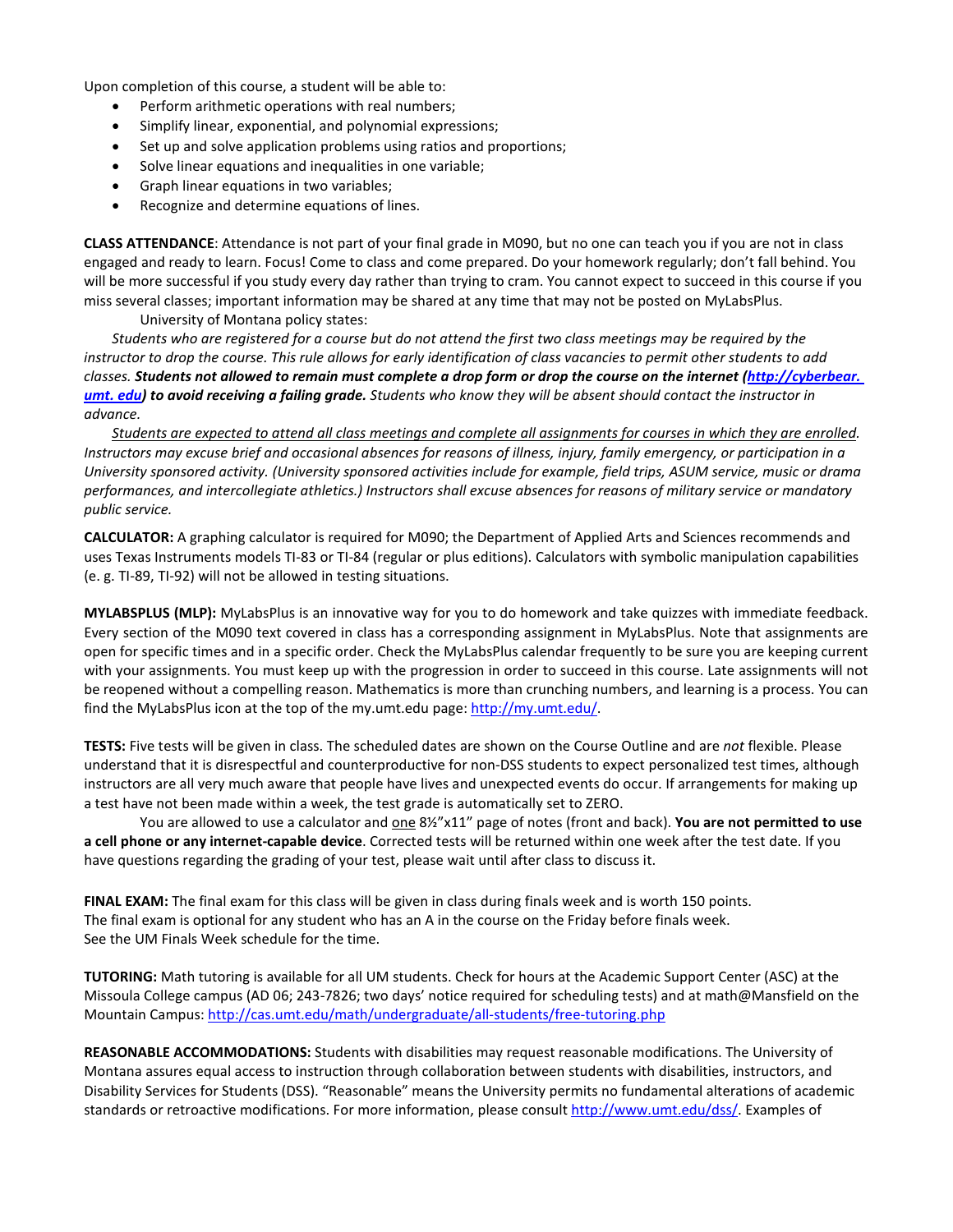reasonable accommodations include extra time or use of a quiet room for tests and/or quizzes. To qualify for reasonable accommodations you must provide a letter from DSS. You are responsible for making the necessary arrangements with DSS (for the Mountain Campus) or the ASC (for the Missoula College campus). If you have any questions, please contact me.

**ACADEMIC CONDUCT:** All students must practice academic honesty as defined by the Student Conduct Code, available at [http://www.umt.edu/vpsa/policies/student\\_conduct.php.](http://www.umt.edu/vpsa/policies/student_conduct.php) Academic misconduct is subject to an academic penalty by the instructor and a disciplinary sanction by the university.

GRADE OPTION: M090 can be taken for a traditional letter grade only. M090 cannot be audited or taken credit/no credit.

**EXTRA CREDIT:** There is no extra credit available for this course.

**GRADING POLICIES:** Your final grade will be computed as follows:

| 35% |
|-----|
| 15% |
| 40% |
| 10% |
|     |

Letter grades correspond to numerical scores according to this plan:

| RA      | ם מ<br>۸Þ. | $\sim$ | RD     | ים              |
|---------|------------|--------|--------|-----------------|
| 90-100% | 80-89%     | 70-79% | 60-69% | II<br>Below 60% |

**PETITION TO DROP:** Petitions for dropping will be considered only for students who provide written verification of at least one university approved excuse:

- 1. Error in registration
- 2. Accident or illness

Reasons that are not satisfactory include:

- 3. Family emergency
- 4. Change in work schedule
- 1. Forgetting to turn in a drop slip 2. Protecting a student's grade point average

*See Important Dates below for more information*.

**INCOMPLETES:** A grade of incomplete will only be considered when all three of the following are true:

- 1. The student has been in regular attendance and passing up to three weeks before the end of the academic semester.
- 2. Factors beyond the student's control make it impossible to complete the course on time.
- 3. The instructor and the student agree that there is a reasonable probability that the student will be able to make-up the work required to complete the course and specific arrangements are drawn up and signed by both.

A student who receives an incomplete has one calendar year to resolve the incomplete (I) before it automatically reverts to a failing grade (F).